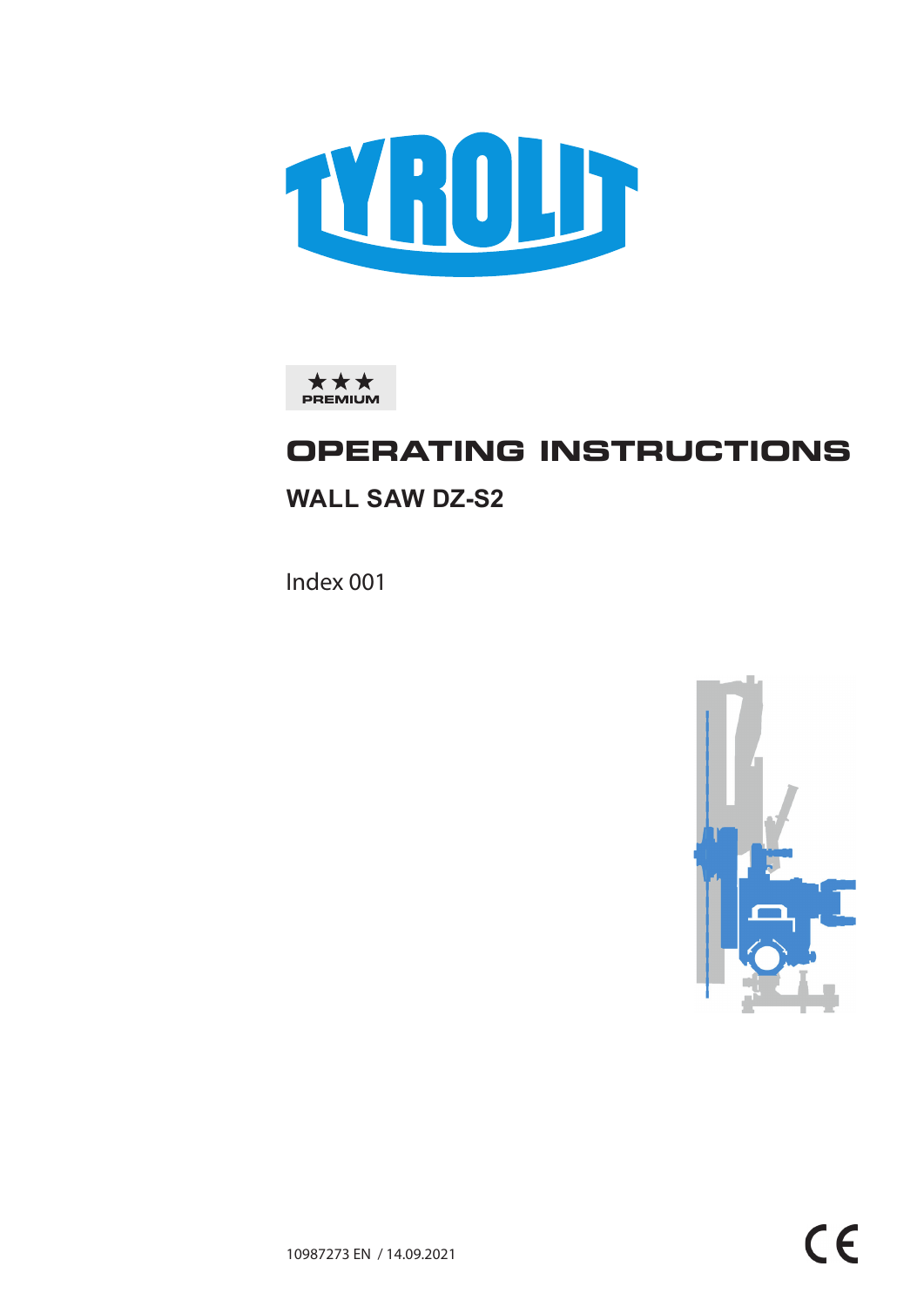# **Congratulations!**

With a Hydrostress unit from TYROLIT, you have chosen a tried and tested piece of equipment which has been designed and built to leading technical standards. Only genuine TYROLIT Hydrostress replacement parts can guarantee quality and interchangeability. We are unable to fulfil our warranty obligations if maintenance work is neglected or carried out unprofessionally. Any repair work must be carried out by trained personnel only.

Our aftersales service is available to help ensure that your TYROLIT Hydrostress units remain in perfect working order.

We hope that you enjoy untroubled and fault-free working with your TYROLIT unit.

TYROLIT Hydrostress

Copyright © TYROLIT Hydrostress

TYROLIT Hydrostress AG Witzbergstrasse 18 CH-8330 Pfäffikon **Switzerland** Tel. 0041 (0) 44 952 18 18 Fax 0041 (0) 44 952 18 00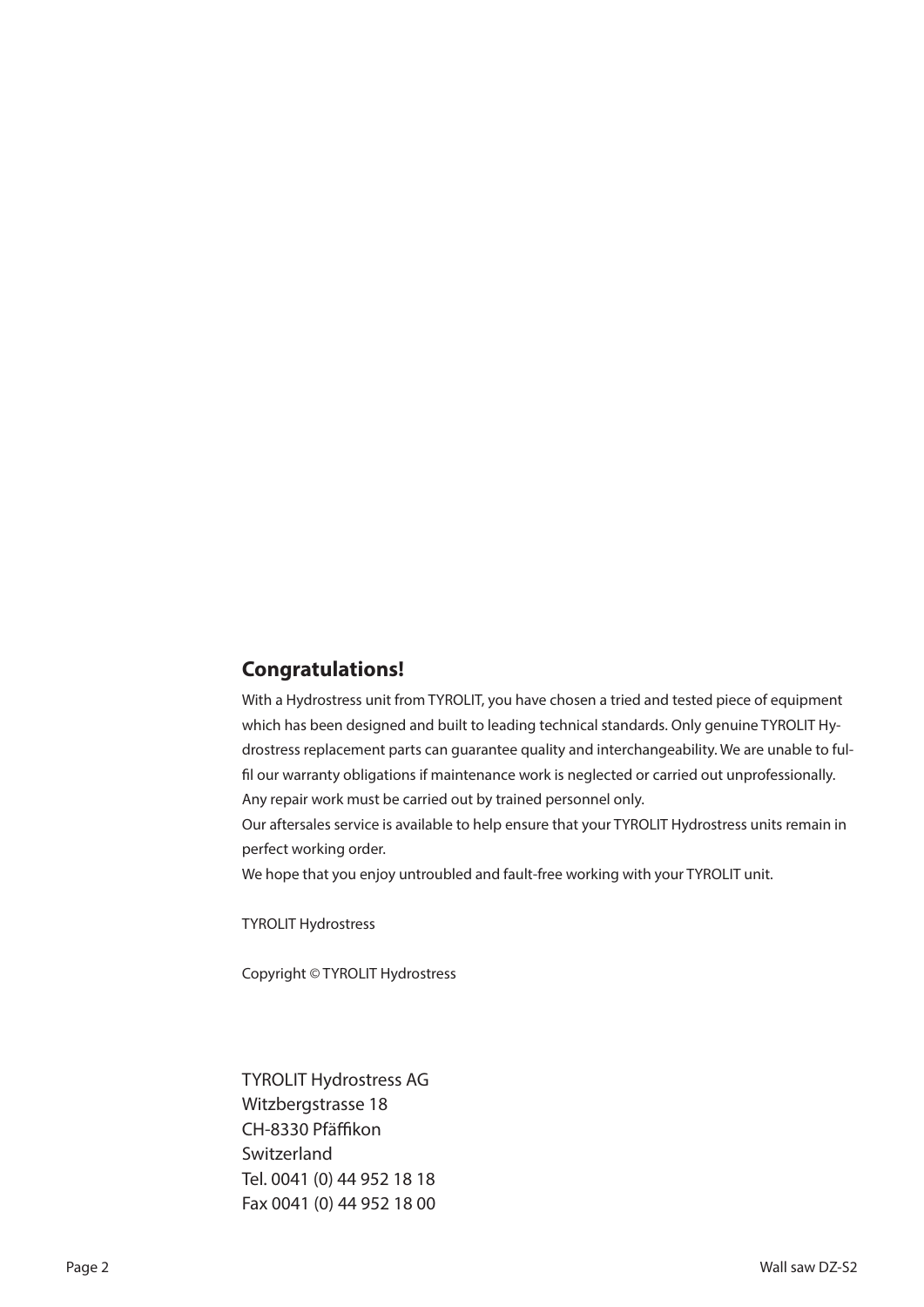### **Safety 1**



These instructions are just one part of the documentation which is supplied together with the wall saw. These instructions go together with the «Safety Manual / System Description for Wall Saws» to form a complete set of documentation.



# **DANGER**

Failure to comply with the safety instructions in the «Safety Manual / System Manual» may result in serious injury or even death.

Please ensure that the «Safety Manual / System Description for Wall Saws» has been read and understood in full.



# **DANGER**

### **Cuts from the saw blade.**

- If Always wear protective gloves when working on the wall saw, particularly when working on the saw blade.
- $\blacktriangleright$  Always use the blade guard when operating the wall saw.



# **DANGER**

**Serious injury or material damage as a result of uncontrolled movements of the wall saw.**

 $\blacktriangleright$  Never connect or disconnect hoses while the drive unit is running.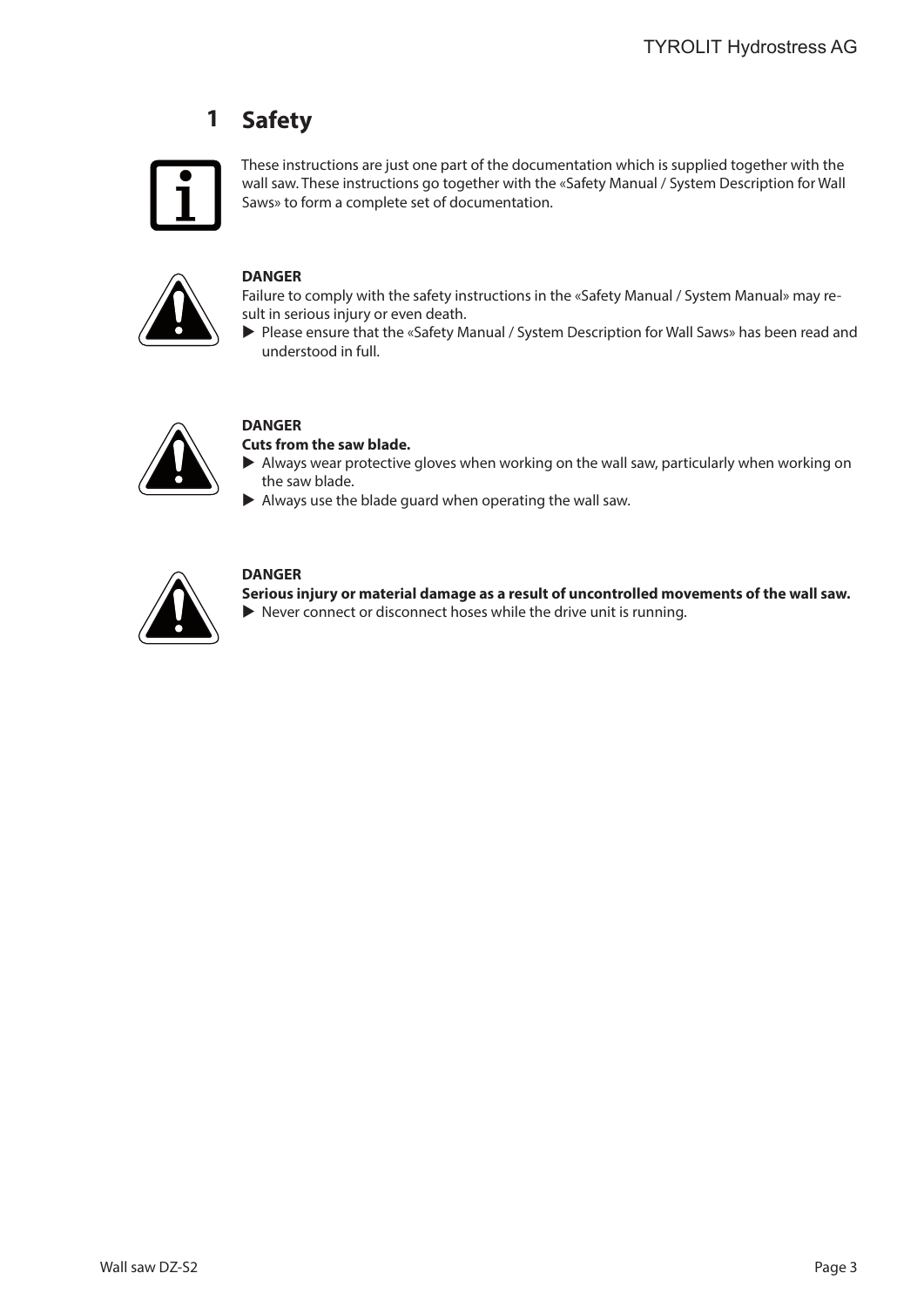### **Description 2**

### **Wall saw system 2.1**

The layout and functions of the wall saw systems are described in the «Safety Manual / System Description for Wall Saws».

### **Wall saw 2.2**



## Components

- 1 Feed motor, swivel 6 Blade drive motor
- 
- 3 Water connection 8 Name plate
- 
- 
- 2 Blade guard holder 7 Saw blade holder
	-
- 4 Feed motor, travel 9 Chassis
- 5 Lock unit 10 Belt swivel arm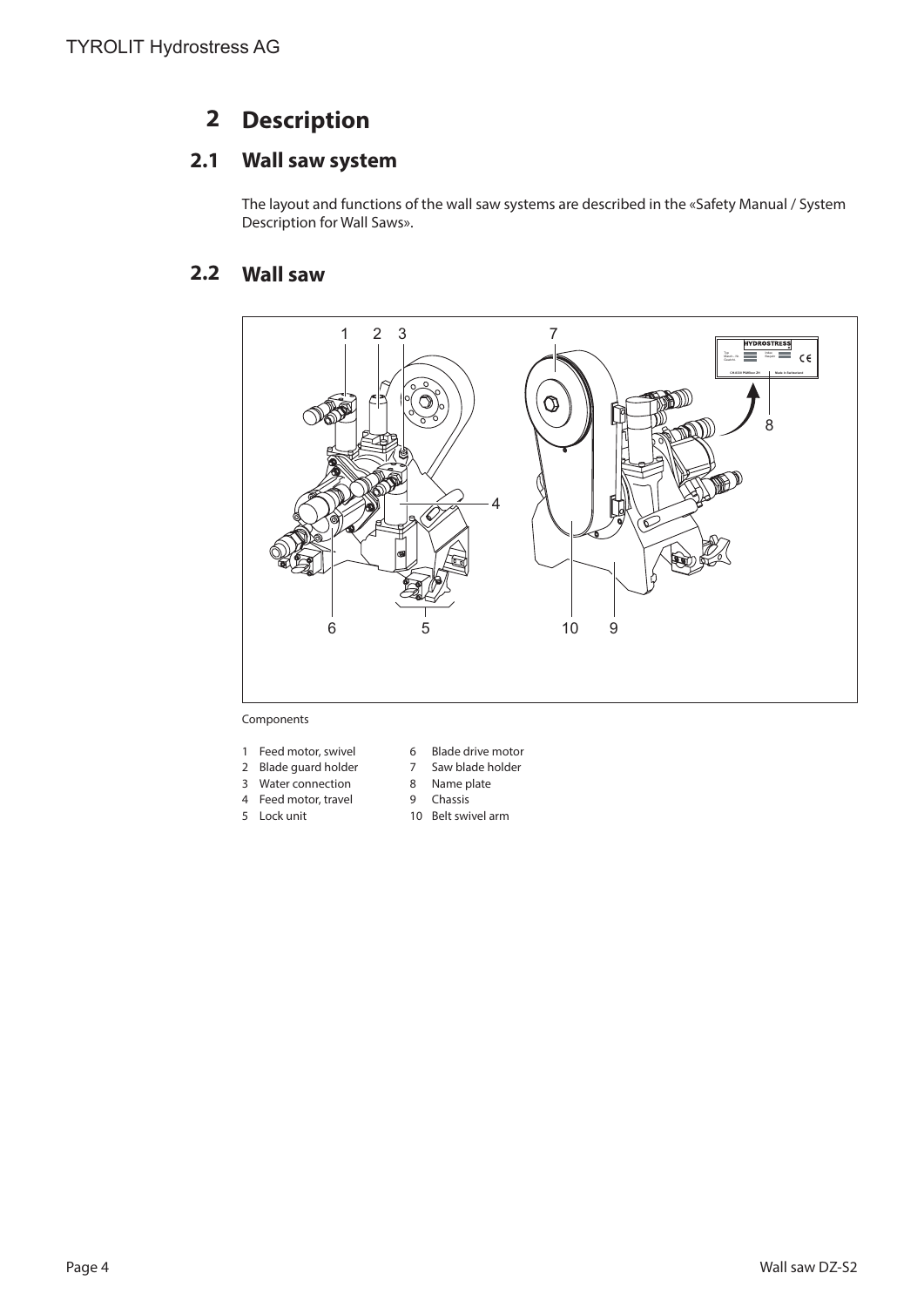**Assembly / disassembly 3**

### **Place the wall saw on the guide rail 3.1**

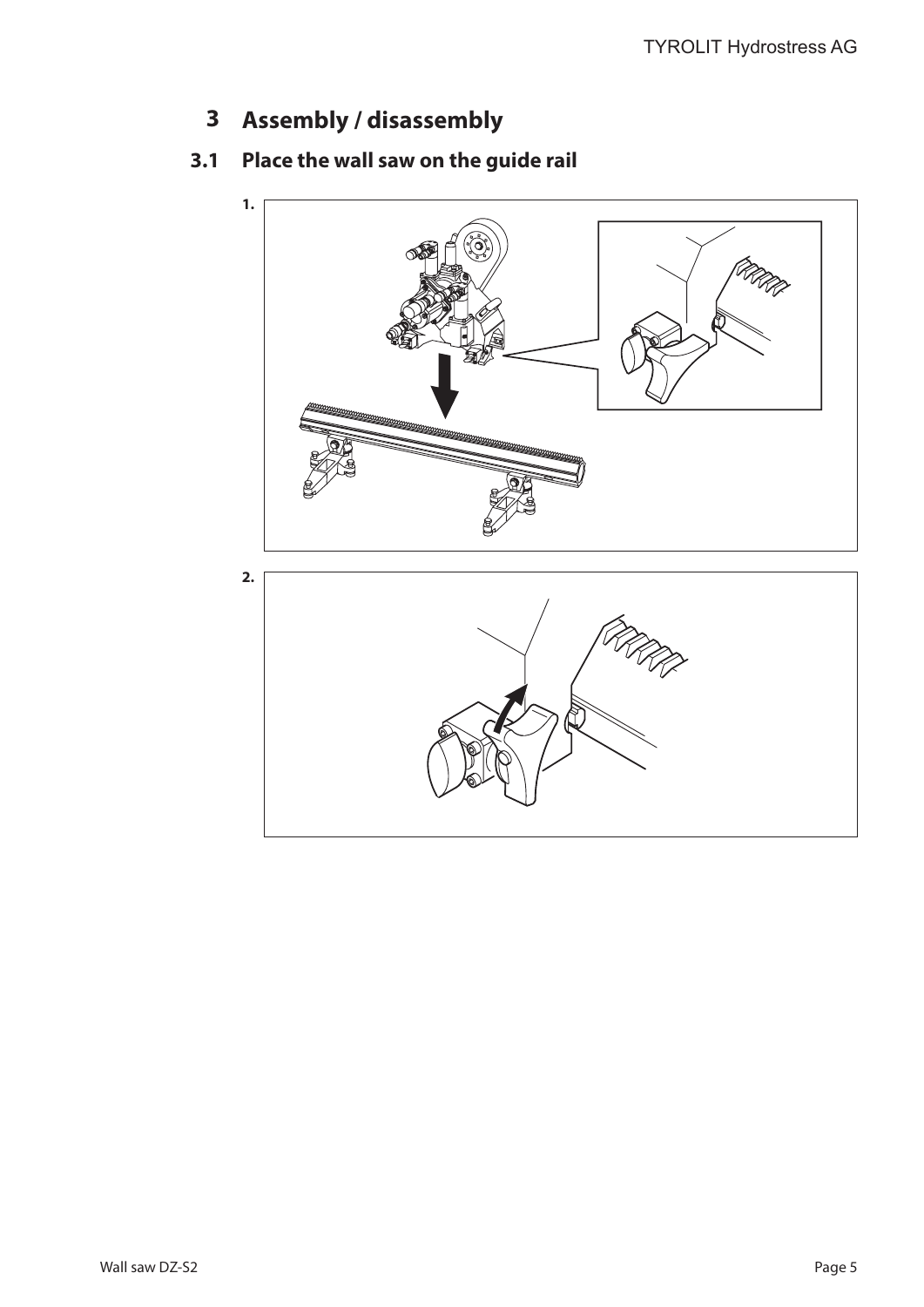# UR **A A B B Click**

### **Adjustment of the closure 3.2**

A: Rotate as far as the stop. B: Rotate back two notch positions.

### **Release the closure 3.3**



**2.** Perform the remaining assembly steps in reverse order.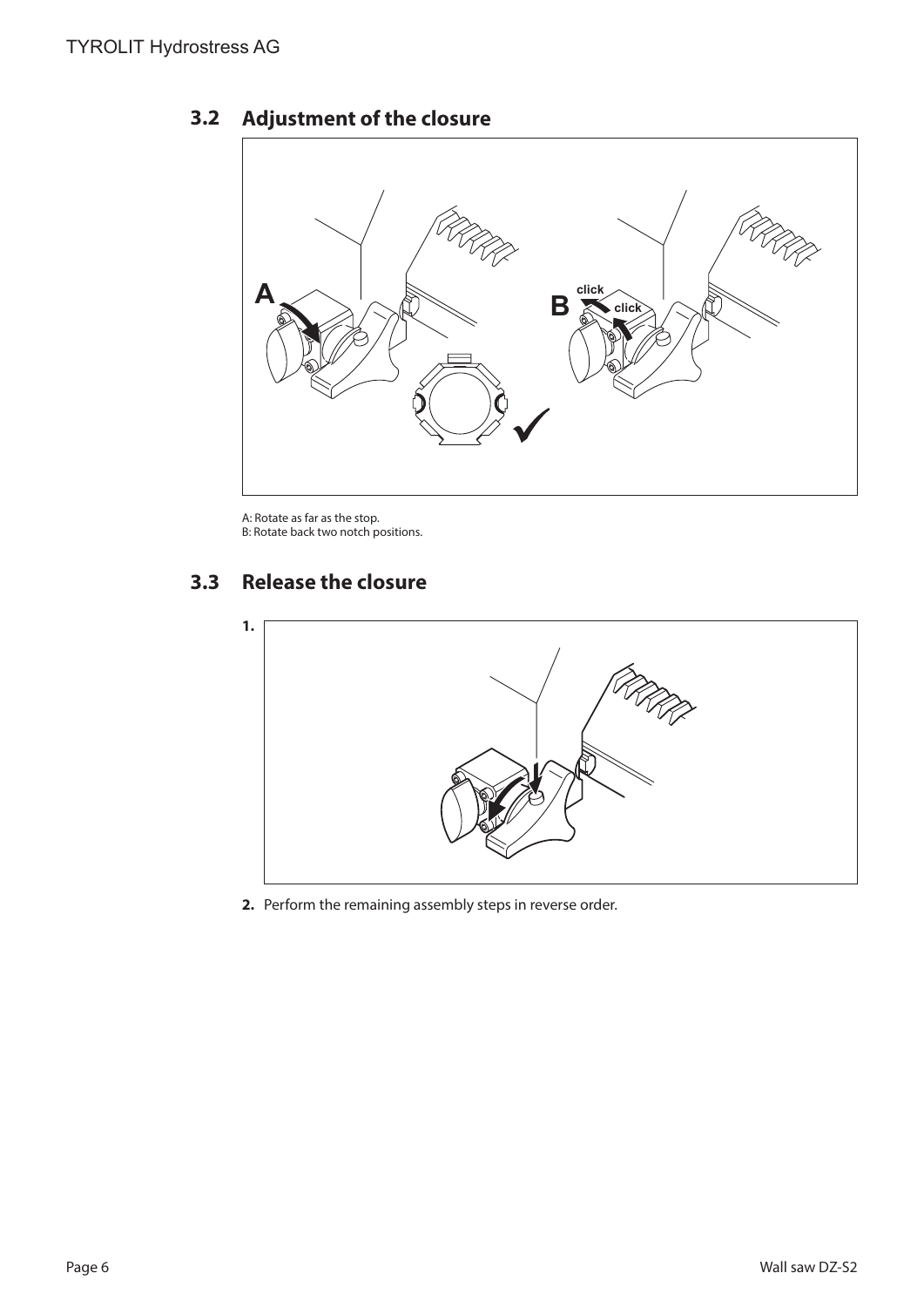# **Mount the drive motor 3.4**



# **Mount the saw blade 3.5**



# **DANGER**

**It can cause death or serious injury if the saw blade flies away.**  $\triangleright$  Only use original screws and bolts from TYROLIT Hydrostress AG.



## **DANGER**

**Serious injury can be caused by sudden start-up of the saw blade.**

- $\triangleright$  Switch off the drive unit before working on the saw blade.
- $\blacktriangleright$  Depressurize the hoses.

### **Fixing saw blade in position 3.5.1**



The direction of rotation of the saw blade must match the direction of rotation of the machine. Correct alignment: Countersinking of the fastening bores against the blade cover.

# **For normal cuts**

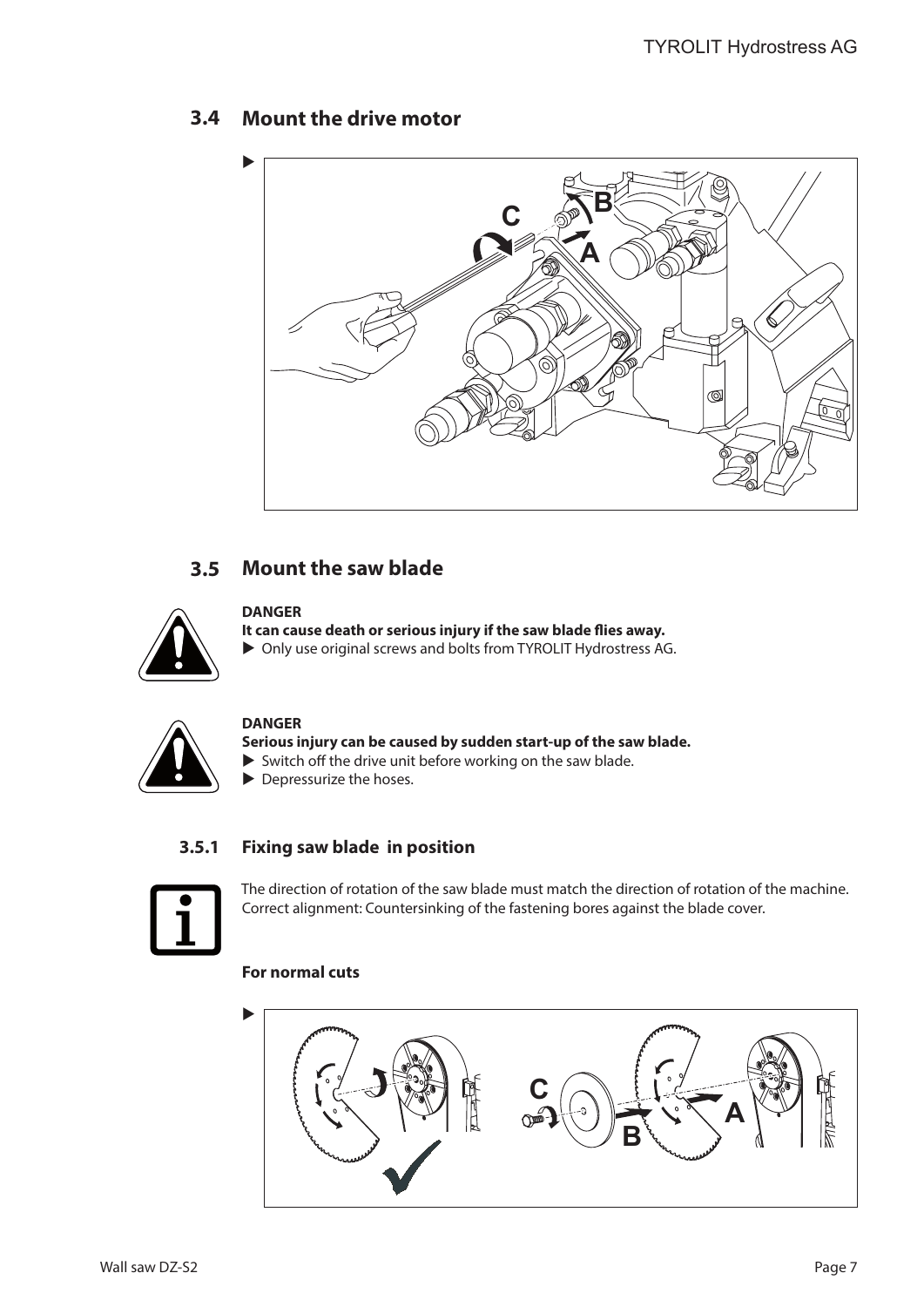# **For flush cuts**



# **Mount the blade guard 3.6**



 $\blacktriangleright$  Mount the blade guard according to the instruction leaflet.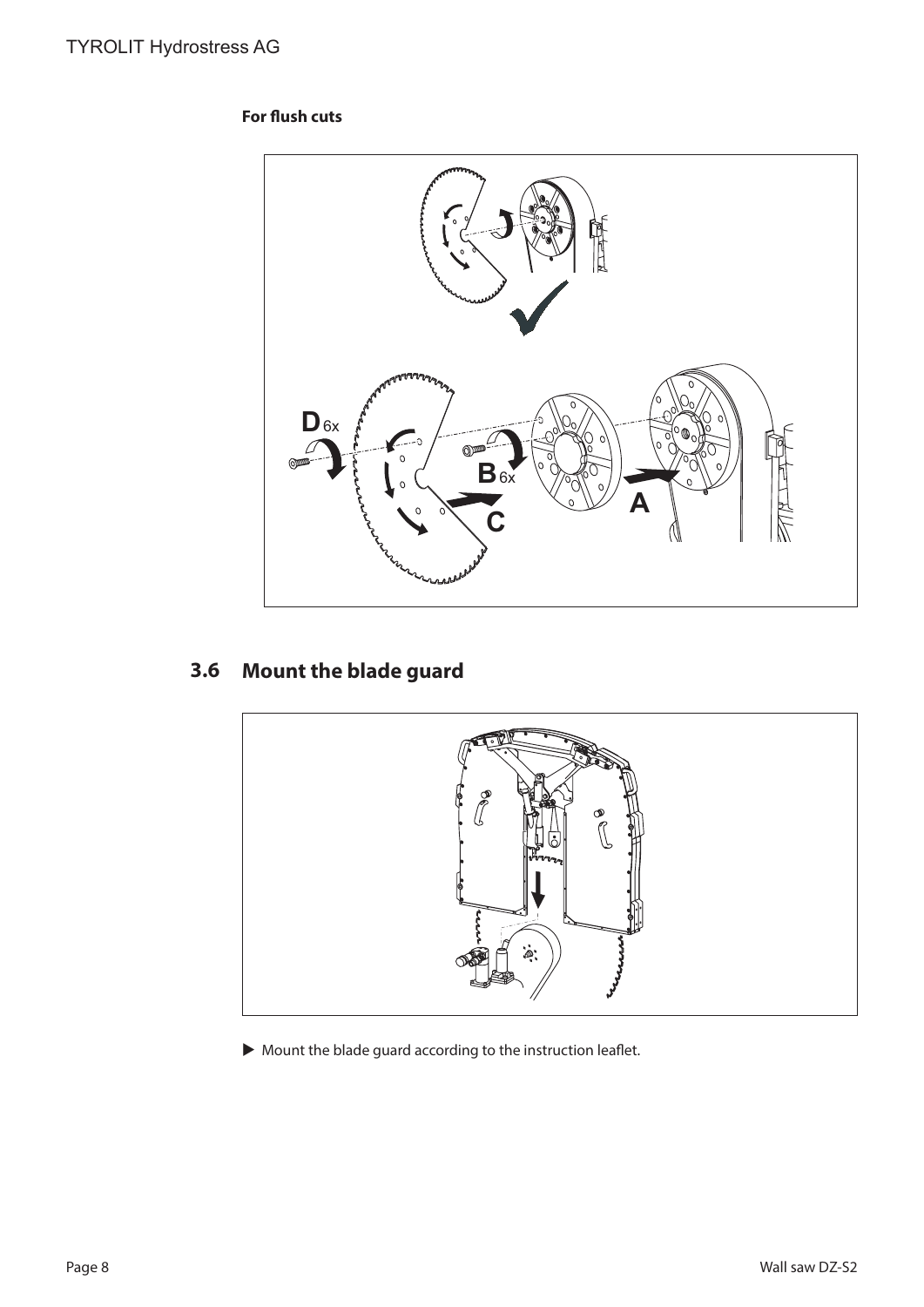### **Connecting the wall saw to the drive unit 3.7**

- $\checkmark$  The drive unit is isolated from the power supply.
- $\checkmark$  Couplings are clean.
- $\checkmark$  Hoses are undamaged.

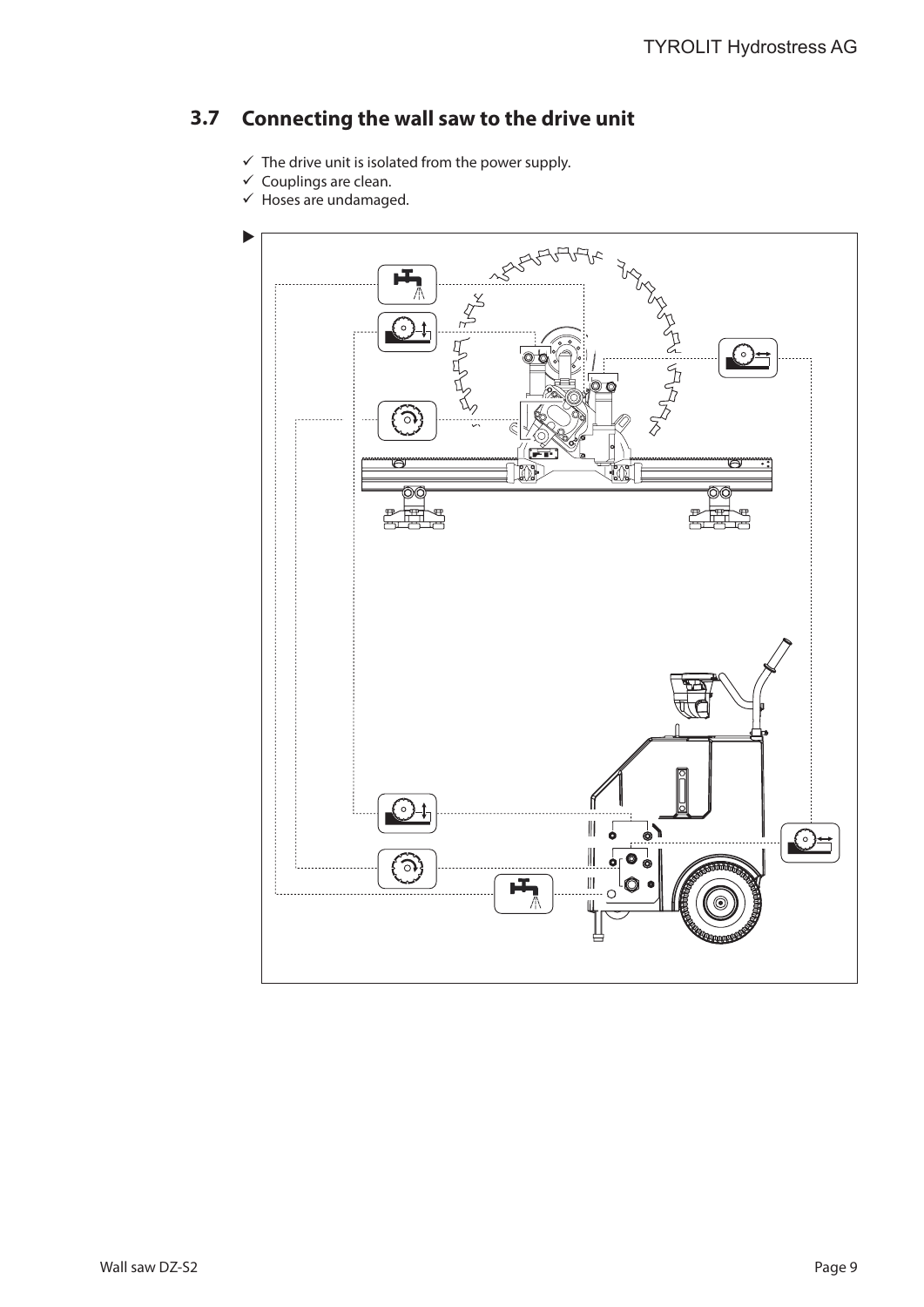### **Servicing and maintenance 4**

| <b>Maintenance and servicing table</b> |                                                                                                                                    |                               |                                   |        |        |                |              |
|----------------------------------------|------------------------------------------------------------------------------------------------------------------------------------|-------------------------------|-----------------------------------|--------|--------|----------------|--------------|
|                                        |                                                                                                                                    | commissioning<br>Before every | At end of work                    | Weekly | Yearly | After faults   | After damage |
| Wall saw                               | Retighten loose bolts, screws and nuts<br>(refer to the tightening torque speci-<br>fications)                                     | X                             |                                   |        |        | $\overline{X}$ | $\times$     |
| Prism guides                           | $\blacktriangleright$ Check for wear                                                                                               |                               |                                   | X      |        |                |              |
|                                        | $\blacktriangleright$ Replace before the anchoring screws<br>of the guide prisms touch the rail or<br>the chassis touches the rail |                               |                                   |        |        |                | $\sf X$      |
| Y-guides                               | Apply 2-3 applications of grease to<br>the lubricating nipples                                                                     |                               |                                   | X      |        |                |              |
| Couplings                              | ▶ Check for leak-tightness and damage<br>and replace as required                                                                   |                               |                                   | X      |        |                |              |
| Swivel arm                             | Clean with water                                                                                                                   |                               | $\sf X$                           |        |        |                |              |
|                                        | $\blacktriangleright$ Check the saw blade uptake for wear                                                                          | X                             |                                   |        |        | X              | $\sf X$      |
| Feed motor                             | $\blacktriangleright$ Check cleanliness and leak-tightness                                                                         | X                             | X                                 |        |        | X              | X            |
| Drive motor                            | $\blacktriangleright$ Check cleanliness and leak-tightness                                                                         | $\sf X$                       | $\sf X$                           |        |        | X              | X            |
| Water economy                          | $\blacktriangleright$ Check water line for cleanliness and<br>leak-tightness                                                       | X                             |                                   |        |        | X              | $\chi$       |
|                                        | $\blacktriangleright$ Blow out water                                                                                               |                               | X                                 |        |        |                |              |
| Saw blade                              | ▶ Clean with water                                                                                                                 |                               | $\mathsf{X}$                      |        |        |                |              |
|                                        | $\blacktriangleright$ Check for wear                                                                                               | X                             | $\chi$                            |        |        | X              | X            |
| Service                                | To be performed by TYROLIT Hydros-<br>tress AG or an authorised workshop                                                           |                               | After 100 / 300 / 500 / 700 hours |        |        |                |              |

# **Lubricate lock unit 4.1**



1 Grease nipple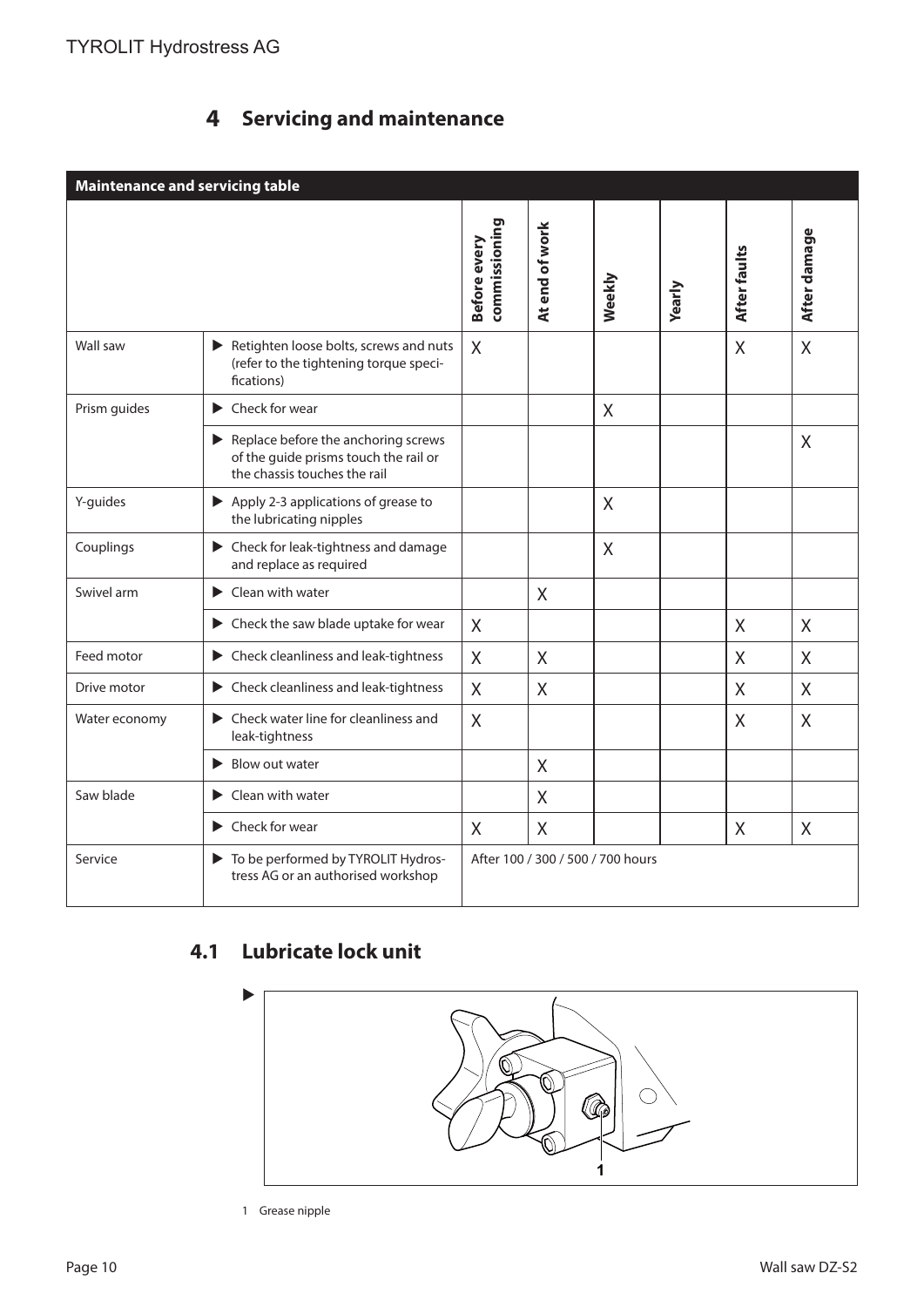### **Technical data 5**

### **Dimensions 5.1**



Dimensions (\* with flush cutting flange)

### **Design 5.2**

| <b>Design</b>            |                                                                   |
|--------------------------|-------------------------------------------------------------------|
| <b>Parameter</b>         | <b>Value</b>                                                      |
| Construction             | Cast aluminium / steel                                            |
| Rotatable swivel arm     | $360^\circ$                                                       |
| Power transmission       | toothed belt                                                      |
| Blade drive transmission | 1:2                                                               |
| Lock unit                | Low-wearing, suitable for all VS and VAS rails                    |
| Rail mounting            | Locking and securing function at the prism quide                  |
| Blade drive motor        | Secured by means of quick-release device (hydraulic motor size 2) |
| Feed motor               | Gerotor                                                           |
| Flush cutting            | Special flange (+15 mm)                                           |
| Normal cutting:          | Standard blade hub with blade cover                               |
| Water                    | Water connection on chassis                                       |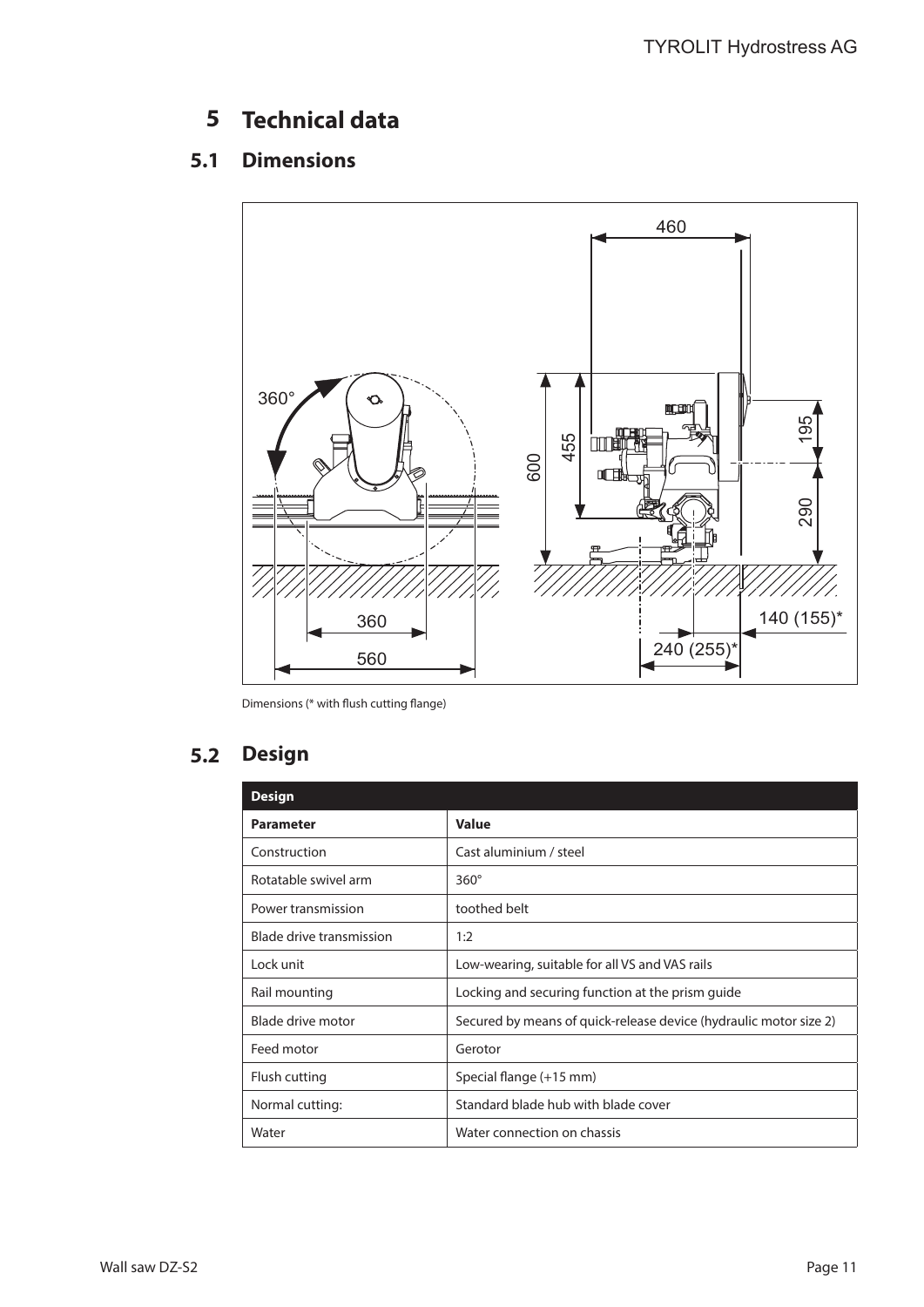# **Weight 5.3**

| Weight                                                     |              |
|------------------------------------------------------------|--------------|
| <b>Parameter</b>                                           | <b>Value</b> |
| Wall saw head, incl. feed motors without blade drive motor | 27 kg        |
| Blade drive motor, size 2                                  | 5.5 kg       |

# **Blade drive motor 5.4**

| <b>Blade drive motor</b> |                       |
|--------------------------|-----------------------|
| <b>Parameter</b>         | <b>Value</b>          |
| Hydraulic motors         | 1100 to 3333 rpm.     |
| <b>Size</b>              | 2                     |
| Absorption volume        | 12 to 30 $cm3$        |
| Transmission ratio       | 1:2                   |
| Operating pressure       | max. 260 bar          |
| <b>Type</b>              | External geared motor |

| Rotational speeds, hydraulic motors for wall saws |    |                            |                       |                       |                       |                       |                       |
|---------------------------------------------------|----|----------------------------|-----------------------|-----------------------|-----------------------|-----------------------|-----------------------|
| 但                                                 |    | <b>MBO</b><br><b>ICBIT</b> |                       |                       |                       |                       |                       |
| ෧                                                 |    | cm <sup>3</sup><br>12      | cm <sup>3</sup><br>16 | cm <sup>3</sup><br>18 | cm <sup>3</sup><br>22 | cm <sup>3</sup><br>26 | cm <sup>3</sup><br>30 |
| l/min                                             | 33 | 2750                       | 2063                  | 1833                  | 1500                  | 1269                  | 1100                  |
| l/min                                             | 40 | 3333                       | 2500                  | 2222                  | 1818                  | 1538                  | 1333                  |
| l/min                                             | 45 | 3750                       | 2813                  | 2500                  | 2045                  | 1731                  | 1500                  |
| l/min                                             | 50 | 4167                       | 3125                  | 2778                  | 2273                  | 1923                  | 1667                  |
| l/min                                             | 60 | 5000                       | 3750                  | 3333                  | 2727                  | 2308                  | 2000                  |

Operation possible **Operation 1996** Operation not possible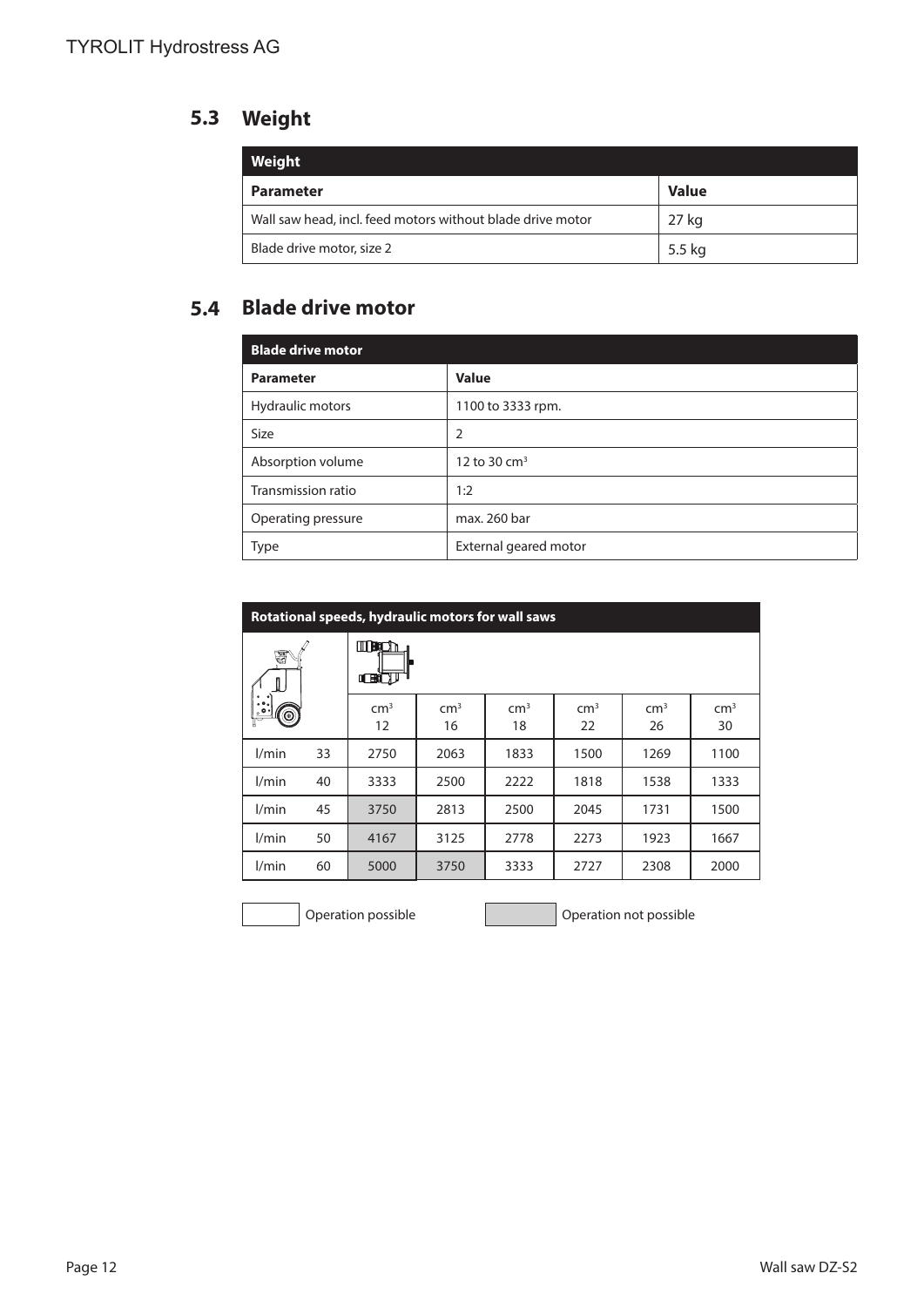# **Feed motor, travel 5.5**

| Feed motor, travel |                       |
|--------------------|-----------------------|
| <b>Parameter</b>   | <b>Value</b>          |
| Hydraulic motors   | 187 rpm               |
| <b>Type</b>        | Gerotor               |
| Operating pressure | max. 120 bar          |
| Output torque      | 50 Nm                 |
| Feed force         | 6,000 N               |
| Feed               | Toothed wheel on rail |

# **Feed motor, swivel 5.6**

| <b>Feed motor, swivel</b> |              |
|---------------------------|--------------|
| <b>Parameter</b>          | <b>Value</b> |
| Hydraulic motors          | 187 rpm      |
| <b>Type</b>               | Gerotor      |
| Operating pressure        | max. 120 bar |
| Output torque             | 50 Nm»       |
| Swivel range (swivel arm) | $360^\circ$  |
| Feed force                | 3,000 N      |

# **Saw blades 5.7**

| <b>Saw blades</b>                    |           |                                                      |  |
|--------------------------------------|-----------|------------------------------------------------------|--|
| <b>Parameter</b>                     |           | <b>Value</b>                                         |  |
| Saw blade max.                       |           | Ø 1,200 mm                                           |  |
| Fully detachable saw blade           |           | $\alpha$ 900 mm                                      |  |
| <b>Blade holder</b>                  |           | $\varnothing$ 60 mm                                  |  |
| Blade flange mounting at wall saw    |           | fixed                                                |  |
| Saw blade fixing on blade flange     |           | central screw                                        |  |
| Saw blade fixing (flush cuts)        |           | 6 countersunk head screws<br>reference circle 130 mm |  |
| Blade cover mounting on blade flange |           | 1 hexagonal bolt                                     |  |
| Blade flange Ø                       |           | 165 mm                                               |  |
| Cutting depth                        | Ø 800 mm  | 310 mm                                               |  |
| Ø 900 mm<br>Ø 1000 mm                |           | 360 mm                                               |  |
|                                      |           | 410 mm                                               |  |
|                                      | Ø 1200 mm | 510 mm                                               |  |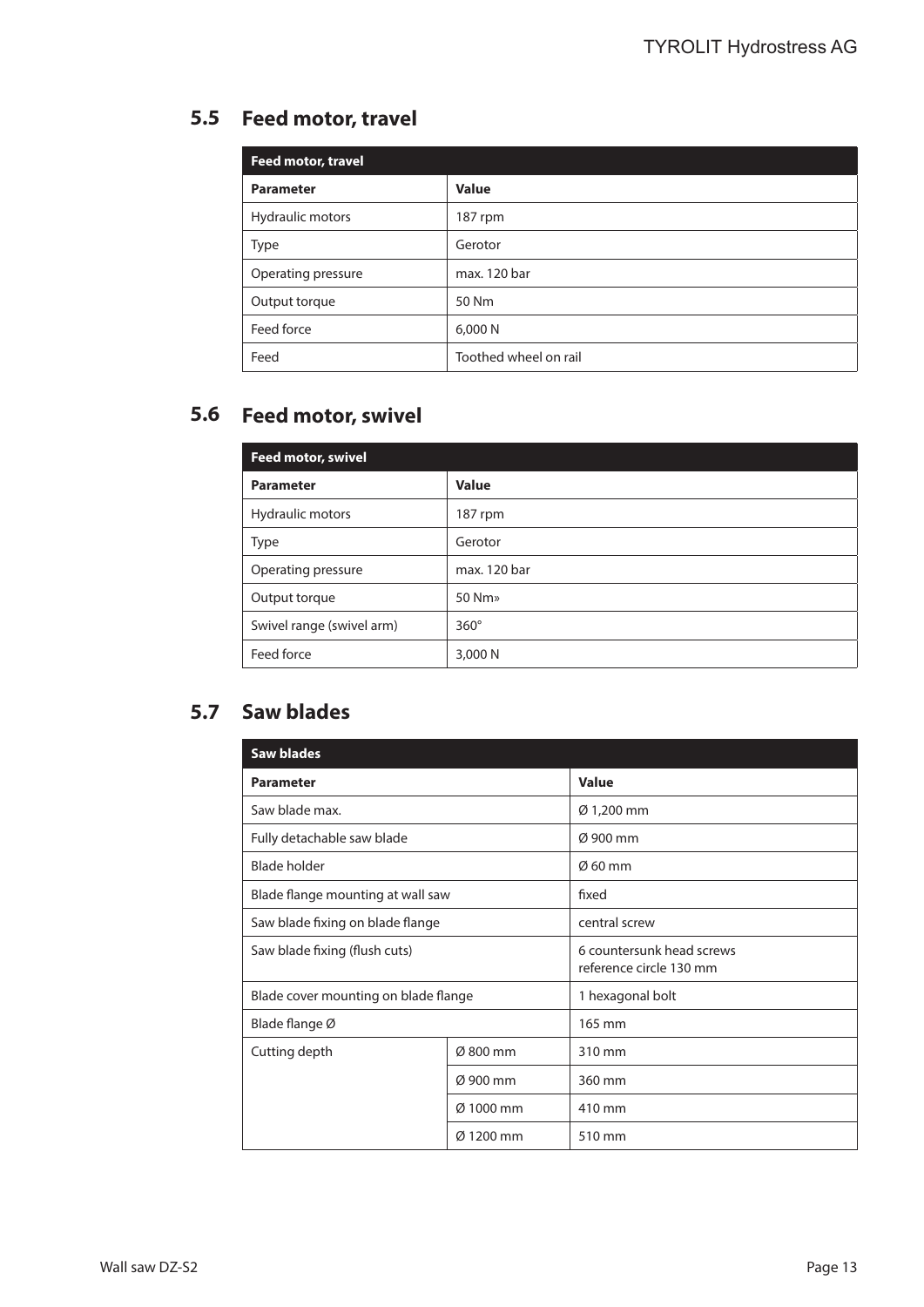### **Lubricants, fluids and sealants 5.8**

| <b>Lubricants, fluids and sealants</b> |             |              |  |  |
|----------------------------------------|-------------|--------------|--|--|
| <b>Parameter</b>                       |             | <b>Value</b> |  |  |
| Lubricating grease (lock unit)         | Penetration | 265 to 295   |  |  |
|                                        | <b>NLGI</b> |              |  |  |

# **Connectable drive units 5.9**

The wall saw must only be operated with the coordinated drive units from TYROLIT Hydrostress.

| <b>Drive unit power requirements:</b> |                                         |  |  |  |
|---------------------------------------|-----------------------------------------|--|--|--|
| <b>Parameter</b>                      | <b>Value</b>                            |  |  |  |
| Minimum output:                       | 12 kW (max. operating pressure 260 bar) |  |  |  |
| Maximum performance                   | 20 kW (max. operating pressure 260 bar) |  |  |  |

| <b>Water connection</b> |                  |  |  |  |
|-------------------------|------------------|--|--|--|
| <b>Parameter</b>        | <b>Value</b>     |  |  |  |
| Pressure                | 2 to 6 bar       |  |  |  |
| Quantity                | At least 6 l/min |  |  |  |
| Max. temperature        | $25^{\circ}$ C   |  |  |  |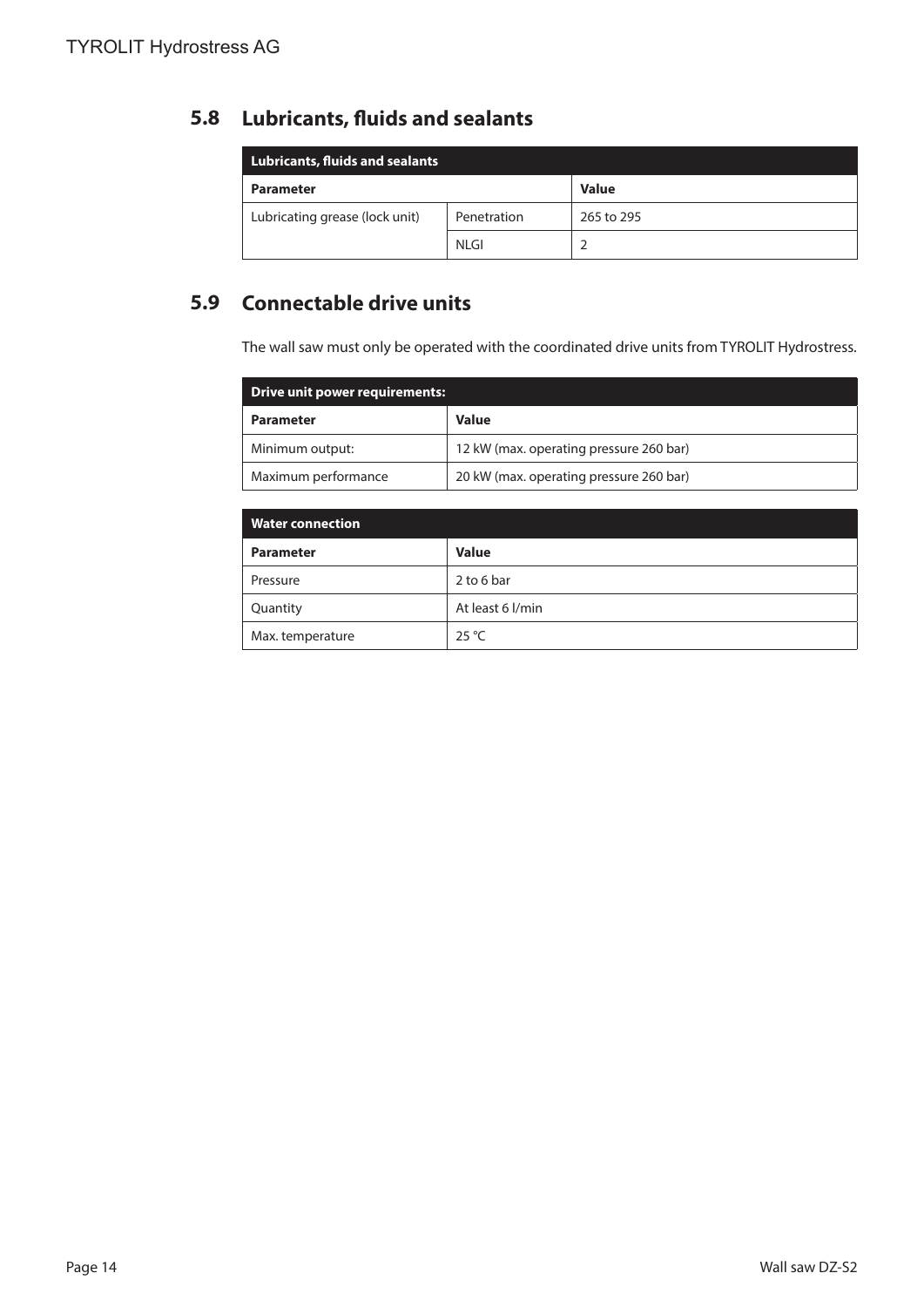# **EC Declaration of Conformity**

| Description      | Wall saw          |
|------------------|-------------------|
| Type designation | DZ-S <sub>2</sub> |

We declare under our own liability that this product complies with the following directives and standards:

### **Directive applied**

2006/42/EG from 17. May 2006

### **Standards applied**

EN ISO 12100:2010 EN ISO 4413:2010

# **TYROLIT Hydrostress AG**

Witzbergstrasse 18 CH-8330 Pfäffikon **Switzerland** 

Pfäffikon, 14.09.2021

fl. ffgg

Roland Kägi Operations + R&D Machines